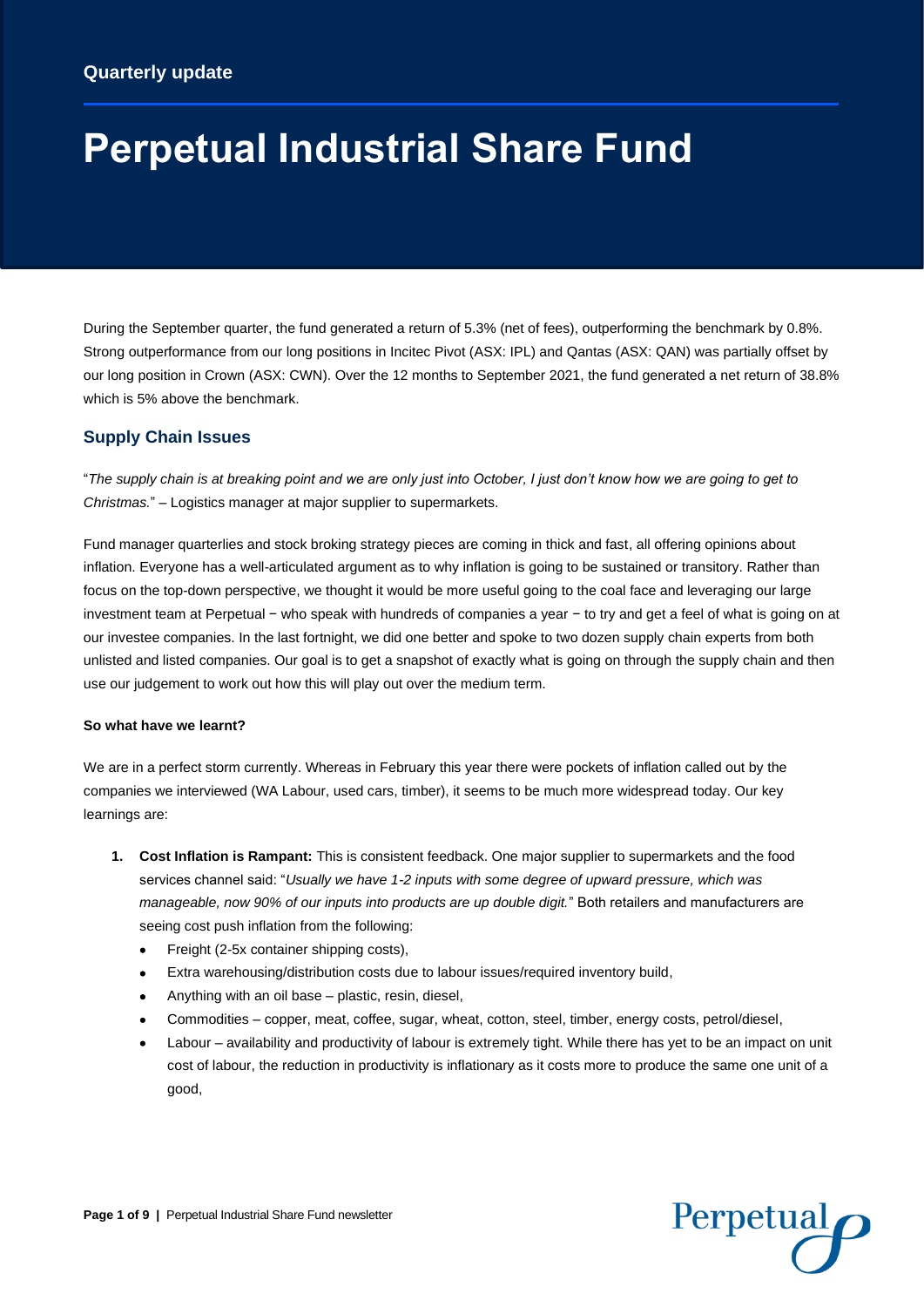• Manufacturing costs in China – whether it be due to energy costs or higher labour costs, China is starting to export material levels of inflation. See the chart below:



Figure 3: Import Price Index of goods from China

Source: US Bureau of Labor Statistics

- **2. Imports/Exports are a Nightmare:** Even now, there are delays getting things into Australia from key supply regions like Vietnam or China. The issue in China was originally COVID shutdowns but now it is being impacted by the cost and rationing of power in the certain provinces. Other issues for imports/exports at the moment are:
	- Availability of containers,
	- Cost and availability of freight is off the charts,
	- Australian ports are already backed up, but this is about to get worse with Port of Melbourne stevedore strikes which could be up to a month long,
	- Scarcity of truck drivers is elongating delivery times and costs as well.
- **3. Labour Issues:** One retailer we spoke with has job ads out there for up to 1000 jobs which they are struggling to fill. One food manufacturer has 500 unfilled job ads. There is a complete scarcity of labour. This has been driven by a variety of factors.
	- COVID Rules: Even if a worker has been double vaccinated and has a negative test, he/she is required to isolate for a fortnight if they are a close contact. This has resulted in distribution centres and warehouses operating at materially below capacity.
	- Seasonal Labour Shortages: Whether it be fruit pickers, hospitality workers or truck drivers, the lack of inbound tourists with working visas coming to Australia has stopped. This has created labour shortages in some crucial sectors.
	- Jobseeker Payments create disincentive to work. However, once the states reach 80% vaccination these COVID disaster payments will likely end which should increase some labour capacity.
	- Refusal to get vaccination also restricts a certain subset of the labour force.

While there hasn't been obvious widespread wage inflation as yet, the lead indicators of strong demand for labour combined with shortages are likely to feed into wage inflation in the future.

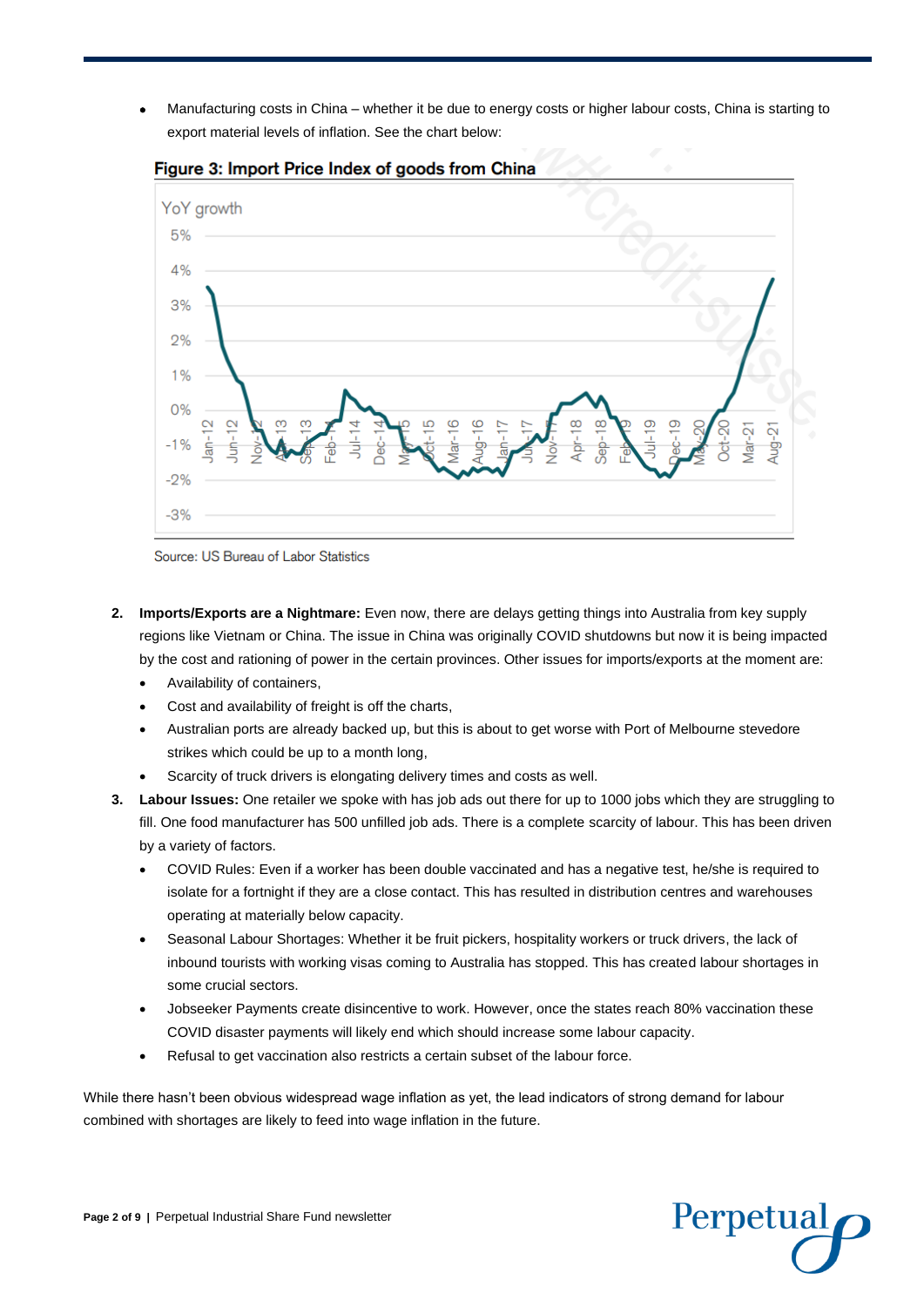**4. Scarcity:** The main areas of scarcity are pallets, containers and port slots. This is resulting in the supply chain wanting to start to build inventory to higher levels than usual given the seasonal peak in demand is yet to come. While some of this will reverse as COVID-induced bottlenecks free up, we feel it is inevitable that there is a more permanent shift from "*just in time*" inventory management to "*just in case*" inventory management. This could result in a structurally higher inventory level than pre-COVID.

# **So what does this mean?**

Over the last fortnight we have also spent a lot of time listening to management commentary from overseas companies on their quarterly earnings. What is interesting is these supply chain issues are a world-wide phenomenon. This is unfortunate for Australia as there is unable to be slack provided from other parts of the world. The September quarter CPI in Australia was 3%. While high, most explained it away as being impacted by base effect (i.e. last year was so low) and transitory price increases. If we look at what makes up CPI in the chart below, it is important to note that food is very large component at roughly 17% of the CPI basket. Food inflation was relatively subdued at 1.3% YOY in the September quarter. Our concern is that we are seeing all the lead indicators for inflation in goods and services for consumers to be widespread. You do not have to be too heroic to make the assumption that all these cost pressures through the supply chain will end up with retailers and service providers passing on these cost increases to the end customer. Supermarkets, for instance, have started to reduce the number and size of promotions. We think that, based on what we have heard from our calls, material price increases will come over Christmas and into the new year.

|                                               | 2020 | 2019 |
|-----------------------------------------------|------|------|
| Insurance and financial services              | 5.1  | 5.6  |
| <b>Education</b>                              | 4.7  | 4.4  |
| Recreation and culture (b)                    | 8.7  | 12.8 |
| Communication                                 | 2.5  | 2.4  |
| <b>Transport</b>                              | 10.2 | 10.7 |
| Health                                        | 6.3  | 5.9  |
| Furnishings, household equipment and services | 8.8  | 8.6  |
| <b>Housing</b>                                | 24.1 | 22.9 |
| <b>Clothing and footwear</b>                  | 3.3  | 3.2  |
| <b>Alcohol and tobacco</b>                    | 8.9  | 7.7  |
| Food and non-alcoholic beverages              | 17.4 | 15.8 |

Figure 4: Comparison of weights for CPI groups, 2019 and 2020 (a)

Source: ABS.

The second issue is that businesses are struggling to fill positions. We feel that this could become more acute as we head out of lockdown and demand spikes. An indicator of this is the increase in job vacancies. As you can see from the chart below, this has spiked during this year. While it pulled back a little in the last couple of months due to lockdown, we believe that as we come out of lockdown and businesses start to feel more confident, job vacancies will surge through 400k, which is well above historic levels.

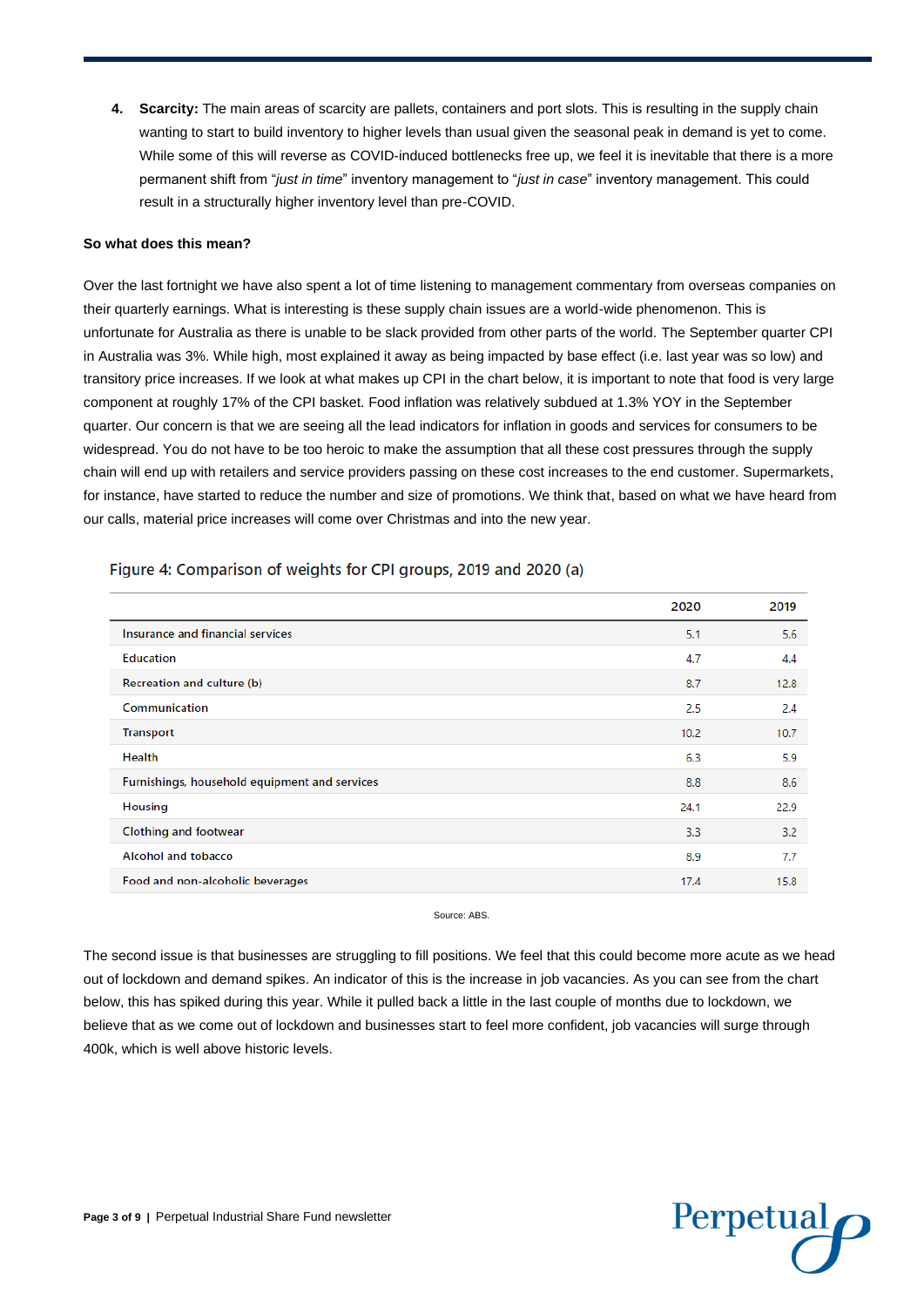

A similar story could be seen by Seek's candidate availability index which is making new lows every month.



# **Two x-factors to consider**

It is often said that history doesn't repeat but it rhymes. If this bout of inflation is more than transitory, it pays to observe what happened in the last period of sustained inflation (late 1960s to early 1980s). While there are some similarities in the set up (loose fiscal policy, high levels of speculative behaviour), there are some key differences. We believe two X-Factors which could impact inflation and inflation expectations are the impact of social media and the impact of the transition to green energy.

# **1. Social Media**

Back in the 1970s, the internet, let alone social media were not even a thought. We feel that social media has the potential to add fuel to the inflationary fire through its impact on consumer psychology. It wasn't that long ago that we saw ridiculous

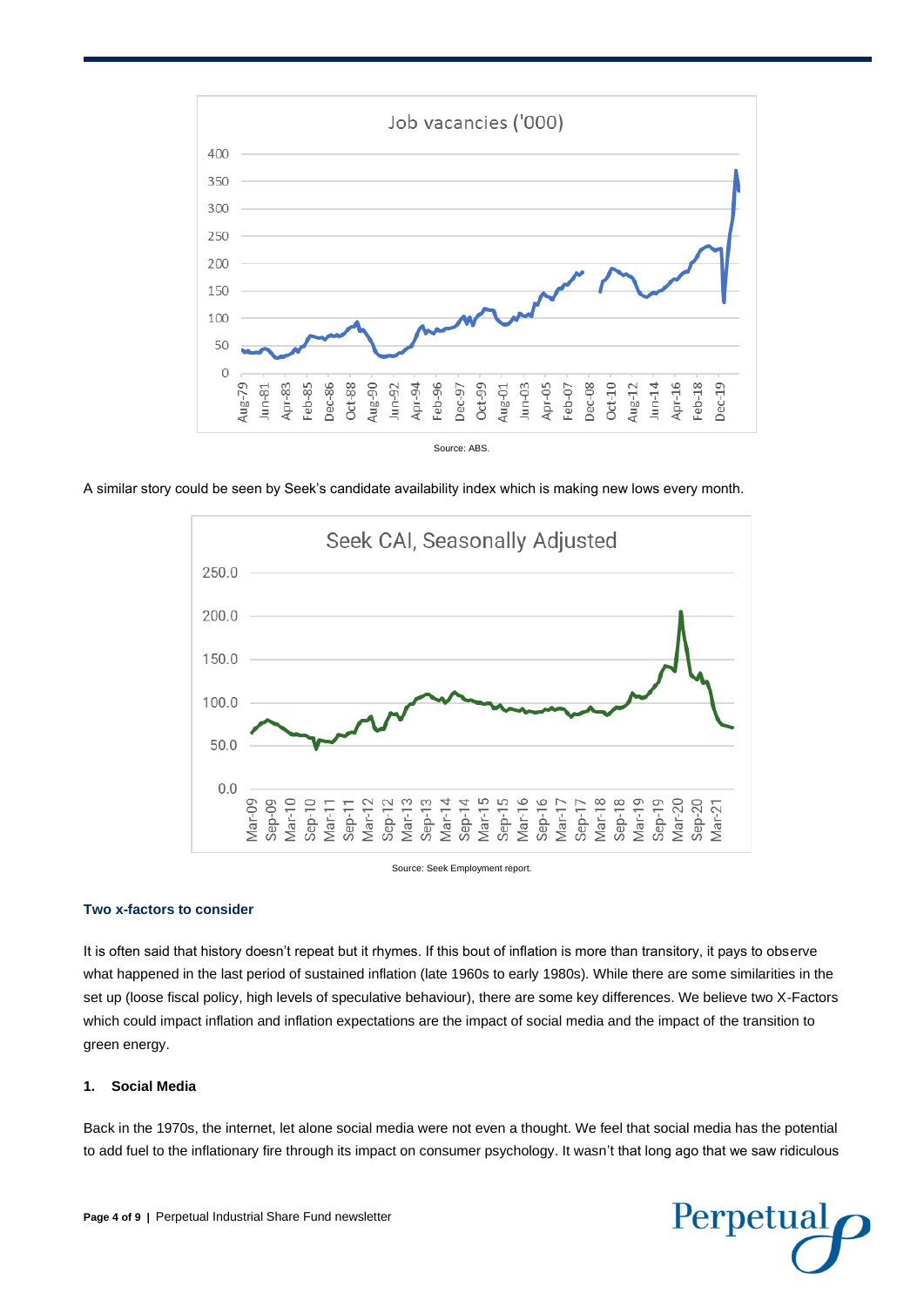scenes around the world of people fist fighting over toilet paper in supermarkets. The speed at which user-generated information travels to hundreds of millions of the world population in a matter of seconds thanks to social media is scary.

What if these toilet paper wars were a dress rehearsal for the main event? What do we mean by this? First of all, every time there is an empty shelf of a certain item anywhere in Australia (or the world) it will be known by the majority of the population within hours or maybe even minutes. Consumers' reaction to posts of empty shelves may be like the proverbial bank run. What if we start to see broad-based panic buying driven by pictures of empty shelves? Could this exacerbate the supply chain issues?

The second issue which social media could inflame is when supermarkets start putting prices up on everyday items. Wait until people start taking photos of a pack of Corn Flakes being 10% more expensive this week than the previous week. Back in the 1970s, it may not have been as obvious and, if it was, the speed of information was materially slower. However, anecdotes of increased prices could increasingly populate people's social media feeds. The way that inflation can become more endemic is through the psychology of consumers and businesses alike. If consumers start believing that inflation is present, they may buy more today to save paying a higher price in the future. Therefore, observing and understanding social media's influence on inflation is going to be important. It is not clear whether its influence will be material, but we think it warrants our observation and analysis.

As if on cue, Jack Dorsey (CEO of Twitter) posted on the weekend:

"*Hyperinflation is going to change everything. It's happening*."

It will be interesting to see how this ends.

#### **2. Green Transition**

Over the last six months there seems to have been a tipping point where corporates and countries more generally have got on the front foot and started to lay out plans to move to net zero emissions within a certain timeframe (often around 2050). Most entities have a 2030 target of reduction and generally have a clear path on how they are going to get there. How is this going to influence inflation? There are two potential impacts.

First of all there is the cost of energy generation. Longer term, with all the capital being invested in renewables and if you believe that technology of battery storage will continuously improve, this shift should be longer-term deflationary. However, it is the transitional period over the next ten or so years which could end up being problematic. Traditional forms of energy generation have relied on coal and natural gas. Building a coal mine to supply the seaborne thermal coal is very capital intensive and requires infrastructure (usually rail) to get the coal to the ports. Therefore, anyone wanting to invest in a project would need to feel confident about the demand for coal over the next decade at least before committing capital. Given the uncertainty about the future of coal, the lack of financing as banks pull out of the sector and the length of time to get mining licence approvals, there has been very few new coal mines built in the last five years. The problem here is that renewables cannot replace base load generation, nuclear is still a no-no in a lot of countries and not every country has access to hydro-power. Therefore, given the lack of capital spent in coal and the fact that it is a depleting asset, this will result in bouts of energy price spiking as we are experiencing now. Throughout this transitionary phase, we feel that due to the lack of capital spent in gas and coal, we will continue to see volatility (more than likely upside volatility) in energy prices.

Another thing to consider in this de-carbonising world is the amount of capital being spent by corporations to get to their individual goals of net zero emissions. Take Rio Tinto as one example. In a presentation to the market, the company talked about spending \$US7.5bn on decarbonisation between now and 2030. If one aggregates all the capital expenditure

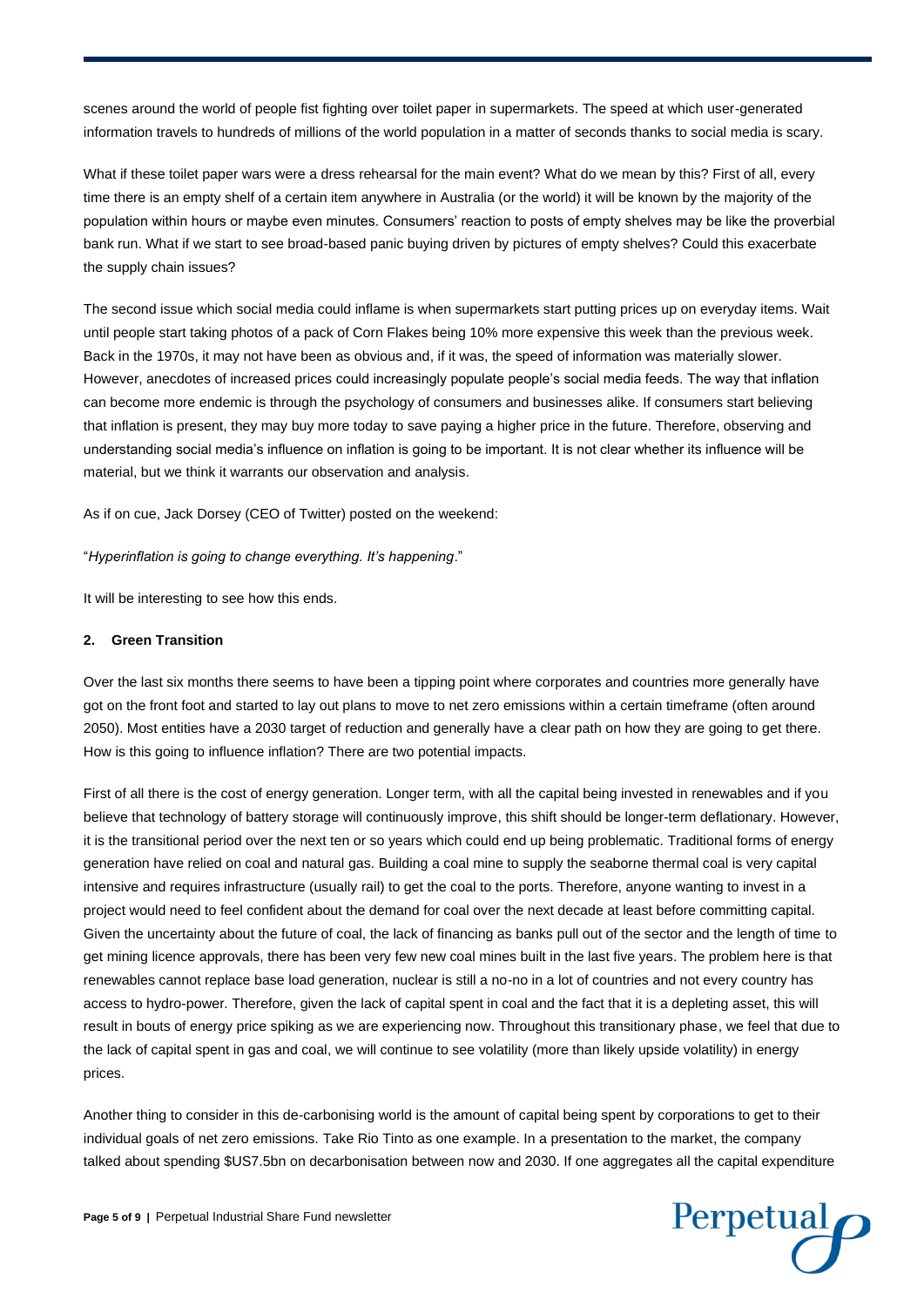required by companies as they try and reduce emissions through replacement of fleet to electric vehicles, build wind/solar farms, improve energy efficiency of various plant and equipment among other things, we are talking of \$100s of billions of dollars of capital spend across the top 100 companies in Australia. Who is going to pay for this? Will this just be a cost borne by the likes of Rio Tinto? Probably not. As all the companies in the sector spend a similar amount to de-carbonise, this cost will more than likely find its way to higher prices for the end customer over time.

#### **How do you invest in an inflationary environment?**

First of all, we could be wrong. There are some very strong arguments to suggest a lot of the inflationary forces we are seeing at the moment could be transitory and, when things settle down, some of the long-term deflationary forces will return like high levels of debt, ageing demographics and technology. We need to keep an open mind. However, in the event that we enter a period of sustained elevated levels of inflation, we need to spend our time thinking about our portfolio. There are a few points I would make:

# **1. Equities as a whole may not be an inflation hedge!**

It is commonly believed that equities offer a good inflation hedge. The argument goes that holding cash is dangerous (given that will be worth less in a year's time from a purchasing power perspective) and given bonds will be sold off, one must hold equities. Corporations can protect themselves from inflation by putting prices up and generating earnings growth. This theory may have been accurate in past inflationary periods, we don't believe it is right now. Why?

#### • **Double Whammy – Lower Earnings and Lower Multiple:**

For the first time in well over a decade, we may start to see some wage inflation across the board. While wages growth in isolation is not a bad thing, we feel that it will likely put the current record corporate margins under pressure and result in downgrades to earnings. While some industries will just pass onto the end consumer, more competitive industries may have to wear some of the higher costs. Then there is the multiple. The ASX 200 All Industrials (ex-banks) FY22 P/E multiple is 28x. We feel that as interest rates increase it is inevitable that the P/E multiple will come under pressure. This will more than likely have a disproportionate impact on the outliers at the top P/E range 40x and above as long duration stocks (and bonds) tend to get sold off more in a rising interest rate environment.

#### • **40 years of Deflationary Pressures and decreasing interest rates:**

What has worked for the last forty years may not work for your portfolio going forward. One needs to think laterally about which companies and industries have got a free kick from these dis-inflationary pressures. Almost no money managers have run money through a sustained high inflationary environment, so we are going to have to think on our feet. The problem is that most indexes are heavily weighted to companies which have been massive beneficiaries of the macro environment over the last forty years. Therefore, as a whole, the index may not provide the inflation hedge people think it may offer.

#### • **Passive Investing:**

Passive investing has exacerbated this. Passive money buys whatever is in the index *irrespective of its valuation*. As a result as a company gets bigger and becomes a bigger part of the index, passive money will buy more of that company, *irrespective of valuation* and vice versa. Given the trillions of dollars which has transitioned from active to passive investment over the last decade, this has resulted in a tsunami of money buying companies just because they have gone up and selling companies just because their share prices are lower. As a result, companies which have had macro headwinds due to disinflation and lowering interest rates have become a smaller and smaller part of the equity indexes, *irrespective of their valuation*. The point here is that most indices are market cap weighted and hence will have a disproportionate weighting towards those companies which have been beneficiaries of deflation. Therefore, passive

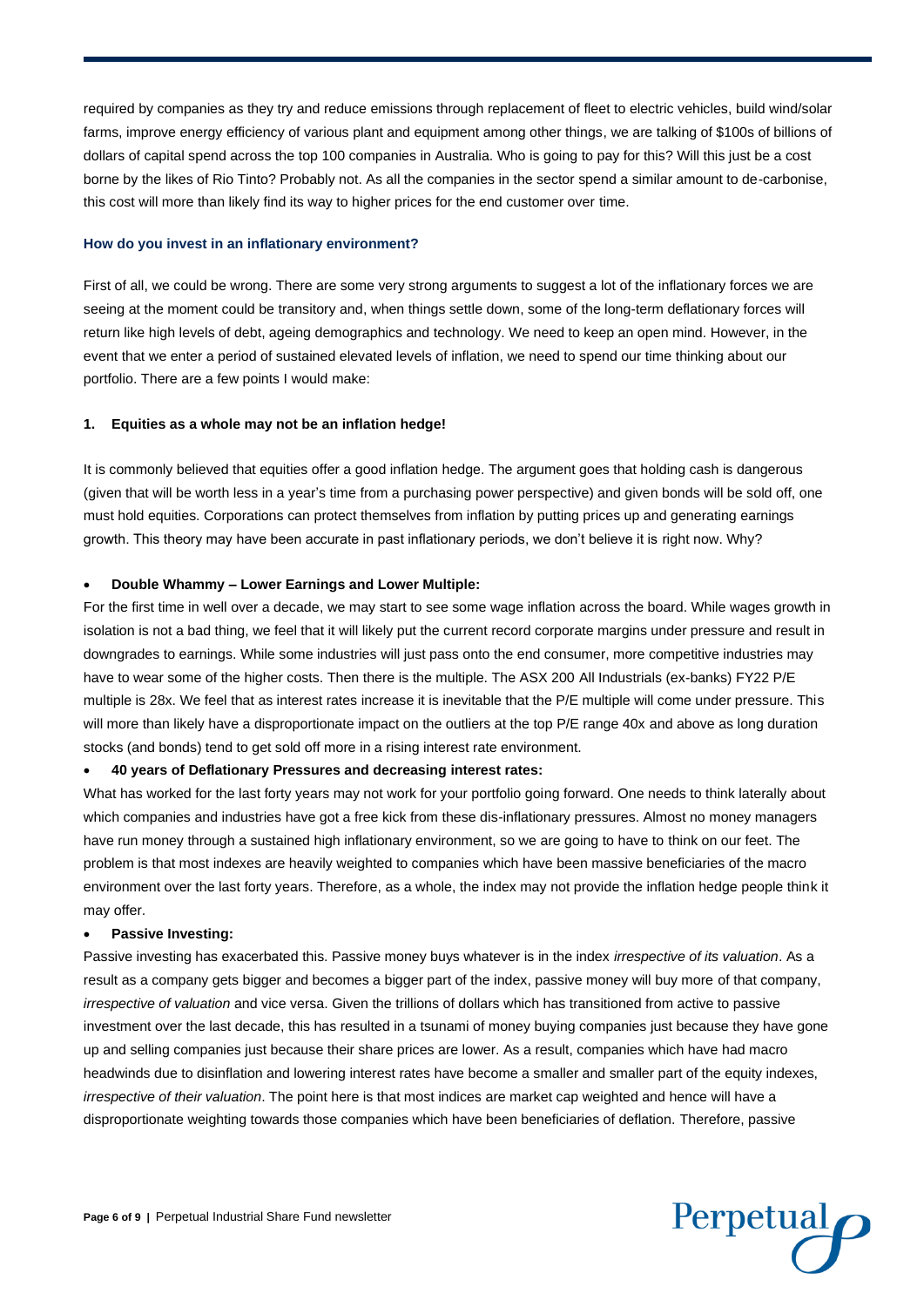investing will provide no protection in an inflationary environment. Having said that, we believe that certain select companies and industries will be good investments.

# **2. Just buying Value may not work this time:**

Back in November 2020 when the announcement of higher-than-expected vaccine efficacy was announced, there was a massive rotation away from what the market deemed growth stocks to value stocks. At the time, a lot of cyclical companies were trading at deep discounts to mid cycle earnings and hence, as the reflation narrative took hold, they performed very strongly. This time around is a little different. With indexes up between 30-50%, not a lot is dirt cheap. Rather than reflation from a deflationary shock, we are potentially entering a cost push inflationary environment.

For us, we don't think one factor is going to work. Some "value" stocks will become value traps as these companies are unable to pass on their higher costs and hence their margins get crunched. While some of the quality companies will have pricing power to be able to grow their earnings in real terms may also fall as long duration stocks de-rate as interest rates increase. **We do not believe that this is going to be as simple as investing in what are perceived as value stocks.**

# **3. Stock Picking & Bottom-up Analysis:**

There are going to be winners and losers in every industry in an inflationary environment, though forecasting which companies are going to be the winners is not straightforward. Some companies with broad-based cost increases will not be able to pass these inflated costs onto their customers. We need to be very careful of investing in these businesses. On the other side of the coin, some businesses will have pricing power to pass on higher costs but have high margins and some fixed costs. These companies will make for good investments in an inflationary environment.

Identifying this will come down to good old fashioned Porter's analysis. Some of the areas we are focusing on are:

- **Strength of Customer:** We are wary of anyone supplying products to oligopolies like supermarkets in Australia (Woolworths or Coles) or iron ore (BHP or RIO). While strong customers are always trying to squeeze you, trying to pass on your higher costs to customers like Coles and Woolworths is a tough conversation and has the potential to temporarily or permanently negatively impact your margins.
- **Watch out for Strong Suppliers:** Similar to the above, if you are reliant on one or two strong suppliers for essential goods or services in your business, things could get a little tricky. Take anyone advertising online having to deal with Facebook and Google in an inflationary environment. This increased cost is difficult to make up elsewhere.
- **What is elasticity of good or service?** What is going to be the customers reaction when you put prices up? Is the product necessary? Is there any substitute? With all prices going and real wages likely going to go down, consumers are likely going to become more discerning about value for money.

#### **What are we looking to invest in?**

A lot of the attributes listed below are traits we always look for in an investment. However, we feel that they become increasingly important in periods of bouts of inflation.

• **Buy Scarcity:** In inflationary environments it is popular to talk about buying hard assets as an inflation protection. What does that actually mean? When people talk about hard assets, they are often referring to property. However, more important for me is to buy scarce assets. If an asset is scarce and is non-discretionary it will generally have strong pricing power which is essential in an inflationary environment. Another area, along these lines, is looking at industries where there has been very little capital invested over the last decade and will benefit

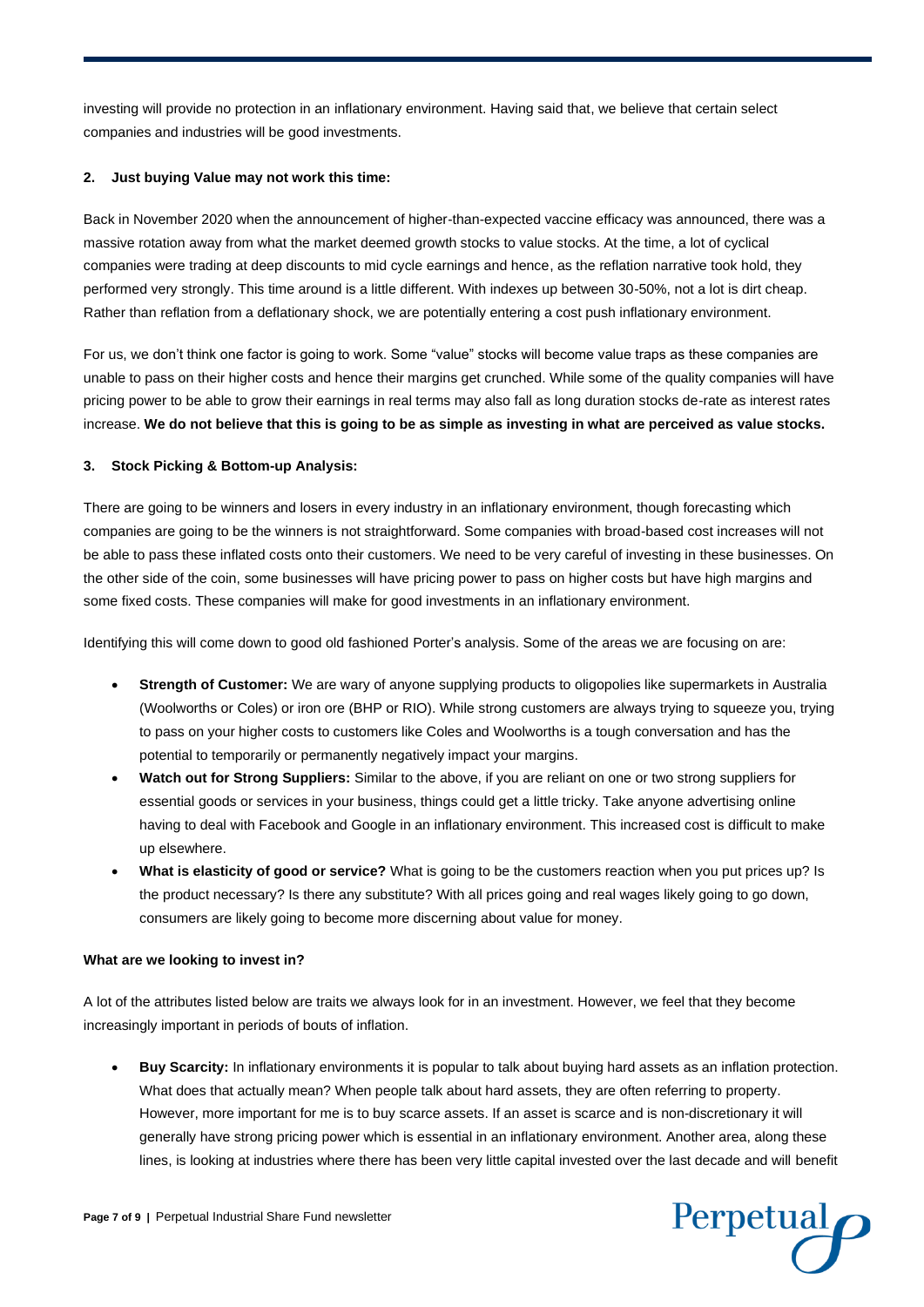from continued strong consumer demand. We like areas where there has been little to no capital investment and new capacity would take a long time to build. Areas like energy, steel, agricultural commodities and most hard commodities fall under this category.

- **Sustainable Cashflow & Strong Balance Sheet:** Amazon has been one of the most remarkable investments over the last decade. It had a lot of sceptics given the lack of profitability. However, Amazon has been one of the great success stories as far as value creation is concerned. That being said, there are a heap of companies which want to be the next Amazon and therefore completely disregard the merits of generating sustainable free cashflow. This does not seem to be a motivation for a large percentage of companies out there. As long as there is an element of disruption and a large total addressable market, the earnings are a secondary consideration. The flaw in this business model, however, is the assumption that debt and equity markets will always be on hand to cheaply provide capital whenever it is needed. We feel in an inflationary environment with increasing interest rates and a de-rating stock market, some of these businesses which cannot generate their own free cashflow will really start to struggle. This environment will see the old-fashioned concepts of strong balance sheets and a business model where free cashflow generation is used to sustain the business become increasingly valuable.
- **Good Management:** One thing we have learned over the COVID period is just how important a good management team and board is when the macro environment becomes volatile and uncertain. The good management teams were decisive operationally and didn't fall into the trap of raising equity at the lows. If we move into an inflationary environment, we need management teams to react quickly and adjust to the new macro environment. A properly incentivised management team who understands their industry, can make decisive decisions and capitalise on opportunities will be important in this environment.
- **Which companies benefit from rising interest rates?** In our minds, the companies which were hurt by the potential for interest rates tending to zero should, all things being equal, benefit as interest rate expectations start to increase. Clearly insurance companies and banks with large deposit bases are two types of companies which could be winners in a rising interest rate environment. The headwind from decreasing interest rates should turn into a tailwind as interest rates tick up. Clearly the Australian banks are leveraged to residential mortgages so a Goldilocks scenario is required (i.e. interest rates can go up but not too much).
- **High Margins, Low Capital Intensity:** A focus on business models is going to be very important. High fixed (non-CPI indexed) costs should be extremely beneficial in the first few years of inflation. However, over time, low capital-intensive businesses are good businesses to have in an inflationary environment. Eventually capital needs to be replaced and in an inflationary environment, this will eat away at returns. Business models like royalty companies, franchisors or companies which generates a lot of its excess returns through its brand name should all fare very well.

# **Conclusion**

One of the things which we have learnt over the last 18 months is to keep an open mind and not get too confident in the prevailing macro view of the day. We can see good evidence of lead indicators to a potentially sustained period of high inflation, however there is a lot of uncertainty. Having said that, we think it is important to consider the possibility that the investment conditions of the last four decades may change. What has worked over the last forty years (and exacerbated by pro-cyclical passive money in the last decade) may not work going forward. The most obvious investments which will suffer in an increasing interest rate environment are bond proxies, highly-geared companies and long-duration investments. We are not convinced that equities as a whole will offer good inflation protection, nor are we convinced a simple rotation out of growth into value will occur.

In an inflationary environment some companies are going to have their earnings and margins crunched either temporarily or more permanently. On the long side, we are looking for companies which have pricing power, low elasticity of product, some level of scarcity, a strong balance sheet, good management, some level of fixed cost leverage or benefit from



**Page 8 of 9 |** Perpetual Industrial Share Fund newsletter